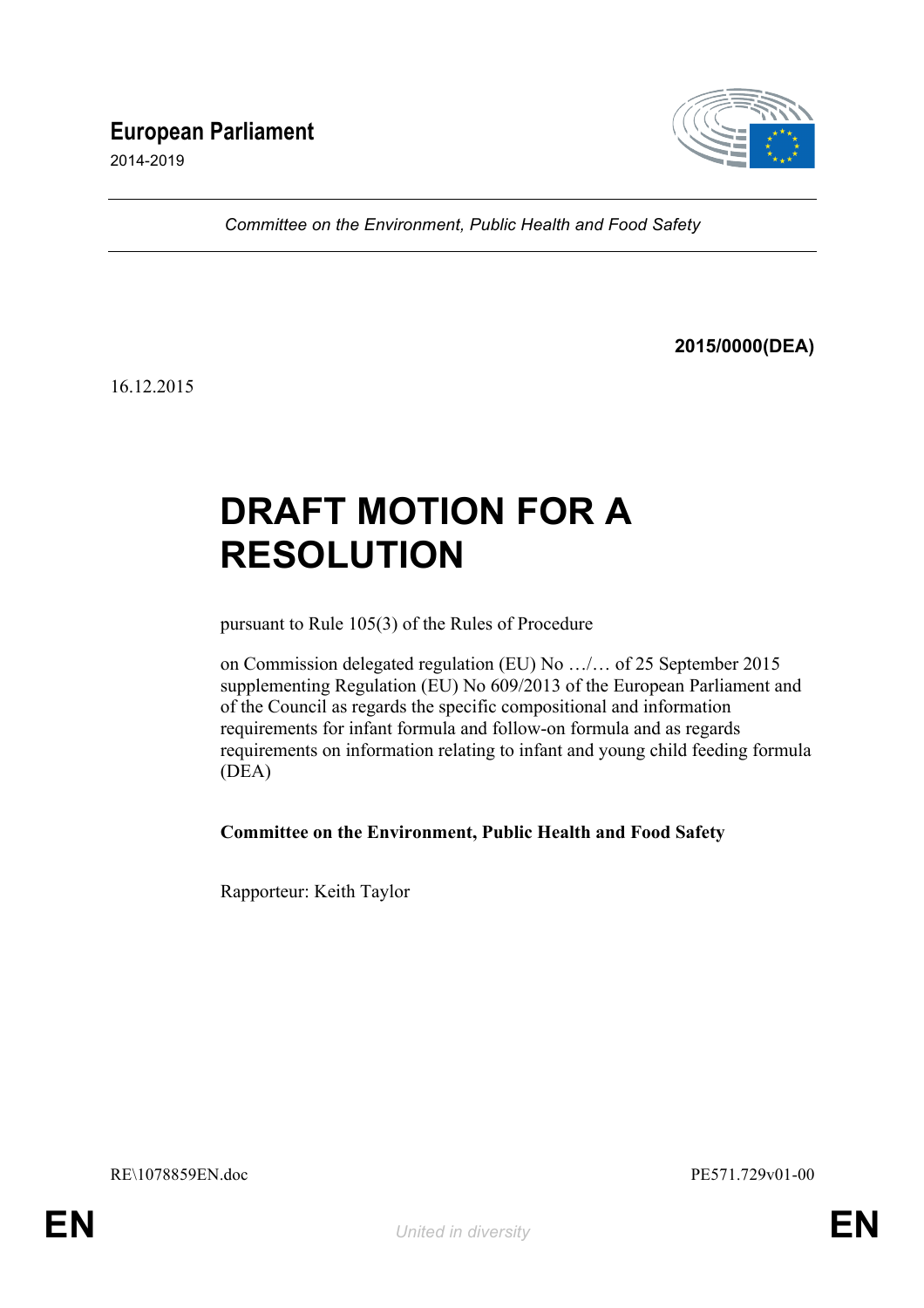# **B8-0000/2015**

**European Parliament resolution on Commission Delegated Regulation (EU) …/… of 25 September 2015 supplementing Regulation (EU) No 609/2013 of the European Parliament and of the Council as regards the specific compositional and information requirements for infant formula and follow-on formula and as regards requirements on information relating to infant and young child feeding formula (DEA)**

- having regard to Commission delegated regulation  $(C(2015)06478)$ ,
- having regard to Article 290 of the Treaty on the Functioning of the European Union,
- having regard to Regulation (EU) No  $609/2013$  of the European Parliament and of the Council of 12 June 2013 on food intended for infants and young children, food for special medical purposes, and total diet replacement for weight control and repealing Council Directive 92/52/EEC, Commission Directives 96/8/EC, 1999/21/EC, 2006/125/EC and 2006/141/EC, Directive 2009/39/EC of the European Parliament and of the Council and Commission Regulations (EC) No 41/2009 and (EC) No 953/2009<sup>1</sup>, and in particular Article 11(1) thereof,
- having regard to the Scientific Opinion on the essential composition of infant and follow-on formulae of 5 August 2014, by the European Food Safety Authority<sup>2</sup>;
- having regard to the UK Government's Scientific Advisory Committee on Nutrition (SACN) position statement of 24 September 2007<sup>3</sup>;
- having regard to the United Nations Convention on the Rights of the Child:
- having regard to the International Code of Marketing of Breast-Milk Substitutes adopted by the World Health Assembly in 1981 and the 16 subsequent relevant World Health Assembly Resolutions<sup>4</sup>;
- having regard to the motion for a resolution by the Committee on the Environment, Public Health and Food Safety;
- having regard to Rule 105(3) of its Rules of Procedure,
- A. whereas there is convincing evidence and consensus that exclusive breastfeeding followed by continued breastfeeding alongside appropriate complementary foods is the optimal way to feed infants and young children from a health, social and environmental point of view and that breastfeeding confers long-term health benefits for mothers including reduced risks for breast and ovarian cancers and birth spacing;
- B. whereas poor diet is now by far the biggest underlying cause of disease and death

<sup>&</sup>lt;sup>1</sup><br>
OJ L 181, 29.6.2013, p. 35.<br>
http://www.efsa.europa.eu/sites/default/files/scientific\_output/files/main\_documents/3760.pdf<br>
http://webarchive.nationalarchives.gov.uk/20140507013106/http://www.sacn.gov.uk/pdfs/position

http://www.who.int/nutrition/publications/code\_english.pdf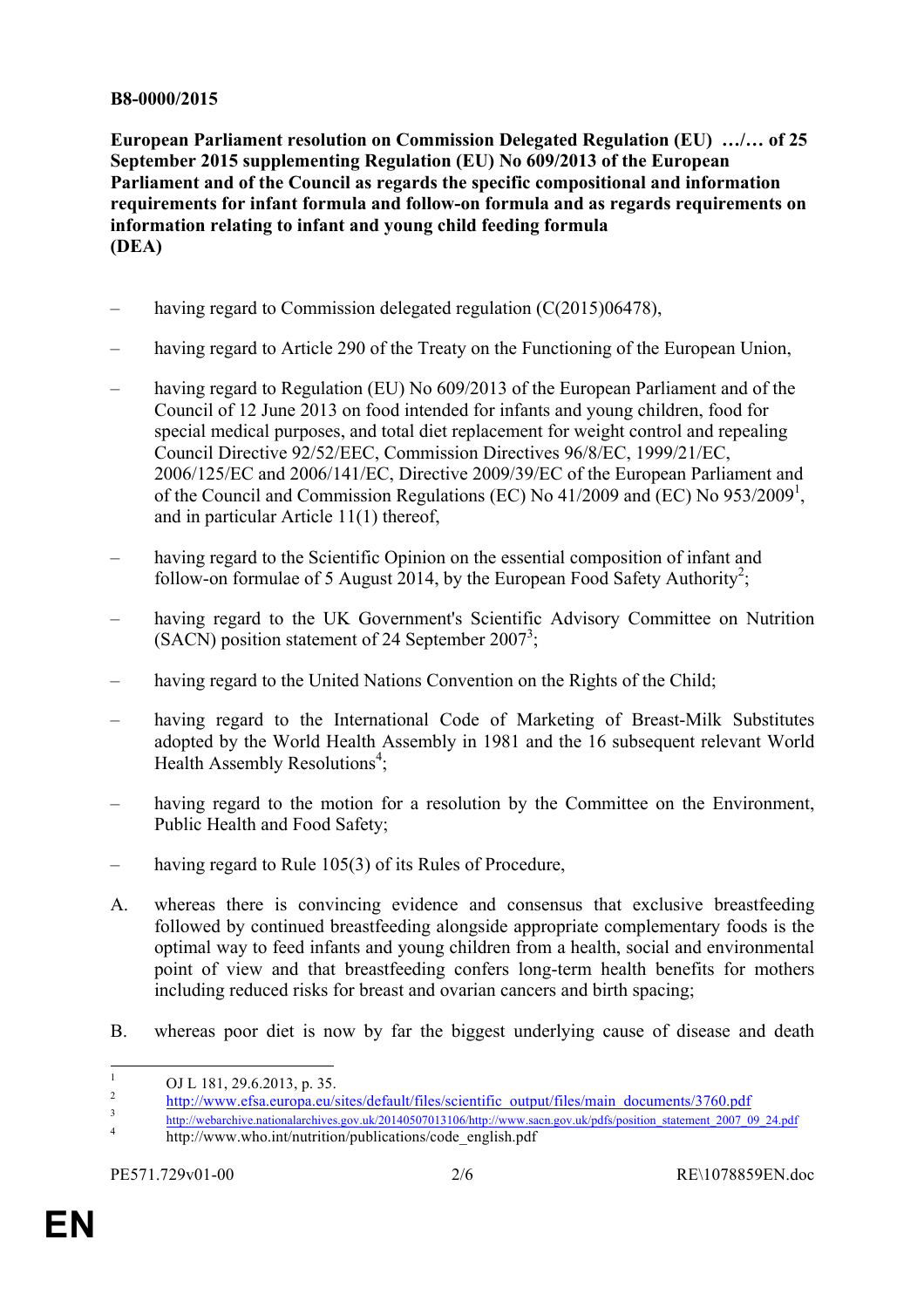globally - bigger than tobacco, alcohol and physical inactivity added together<sup>1</sup> and breastfeeding is related to lower risk of childhood obesity;

- C. whereas the World Health Organization (WHO) recommends that: *"infants should be breastfed exclusively during the first 6 months of life. From 6 months of age, breast milk should be complemented with a variety of adequate, safe and nutrient dense complementary foods. Salt and sugars should not be added to complementary foods"<sup>2</sup> :*
- D. whereas all Member States have consistently endorsed the International Code of Marketing of Breast-Milk Substitutes, adopted by the World Health Assembly (WHA) in 1981, and the 16 subsequent WHA resolutions that are designed to ensure that all parents and caregivers receive objective and truly independent information, to remove obstacles to breastfeeding and to ensure that breast milk substitutes are used safely if needed; they aim to protect everyone from misinformation and commercial promotion – protecting both breastfed and bottle-fed babies;
- E. Recent data on exclusive breastfeeding from 21 countries in the WHO European Region show that, on average, only 13 % of infants are exclusively breastfed during the first 6 months;
- F. whereas the delegated regulation fails to reference 16 WHA resolutions which strengthen and clarify the 1981 International Code;
- G. whereas according to the WHO, *"marketing of breast-milk substitutes, commercial "follow-on" and complementary foods are just some of the reasons for low breastfeeding rates and inequality in the WHO European Region"*;
- H. whereas the delegated regulation allows advertising of Infant Formula (IF) in 'publications specialising in baby care and scientific publications' but also states that *'Member States may further restrict or prohibit such advertising'* ;
- I. whereas the delegated regulation provides no legal certainty to Member States regarding the prohibition or restriction of advertising of Follow-on Formula (FOF);
- J. whereas in its 2014 Scientific Opinion, which was published only after the adoption of Regulation (EU) No 609/2013, EFSA notes that IF and FOF are compositionally the same (apart from a slight difference in target iron levels), demonstrating that the distinction between them is minimal and that there is no logic to permit such radically different marketing rules;
- K. Whereas the WHO position confirming that FOFs fall under the scope of the International Code<sup>3</sup>, was also published after Regulation (EU) No 609/2013.

 <sup>1</sup> *Changes in health in England, with analysis by English regions and areas of deprivation, 1990–2013: a systematic analysis for the Global Burden of Disease Study 2013 Lancet 2015; 386: 2257–74 Published Online September 15, 2015 http://thelancet.com/pdfs/journals/lancet/PIIS0140-6736(15)00195-6.pdf* <sup>2</sup> http://www.who.int/mediacentre/factsheets/fs394/en/

*<sup>3</sup> Information concerning the use and marketing of follow-up formula WHO July 2013*

World Health Assembly Resolution (WHA 39.28) adopted in 1986 stated: (b) the practice being introduced *in some countries of providing infants with specially formulated milks (so-called "follow-up milks")* is not *necessary.*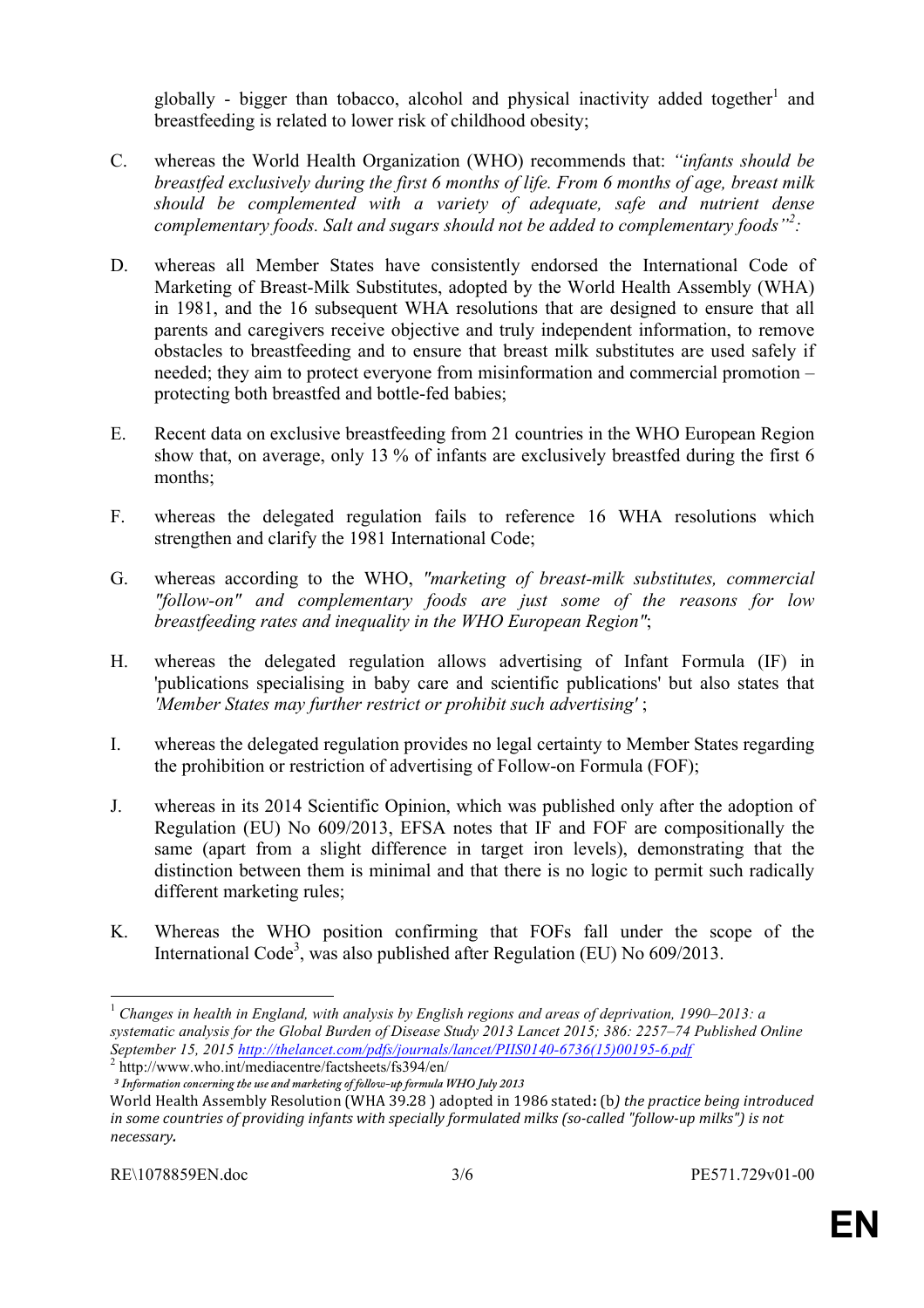- L. whereas the delegated regulation allows pesticide residues in IF and FOF up to a limit of 0.01 mg/kg, whereas derogations are made to this limit for certain active substances listed in annex IV;
- M. whereas total exposure to harmful chemicals should not only take residues of pesticides into account but also residues of pharmaceuticals, both contained in mineral water necessary for the preparation of the formula and the migration into water and food of chemicals contained in food contact materials;
- N. whereas infants and young children are a particularly vulnerable population regarding endocrine disrupting chemicals, which are present in pesticides, and other contaminants;
- O. whereas in 2015 the International Agency for Research on Cancer the specialized cancer agency of the World Health Organization - classified glyphosate as probably carcinogenic to humans<sup>1</sup>;
- P. whereas, although Article 8 of the delegated regulation bans nutritional and health claims for IF, there is no such ban on these claims for FOF;
- Q. whereas any health and nutrition claim can be permitted for FOF provided it is authorised by the Commission under Commission Regulation (EC) No 1924/2006, even though FOF are not necessary, convey no health advantage to children and their marketing presents many risks;.
- R. whereas nutritional and health claims on formulas for infants and young children threaten to undermine breastfeeding which is not on sale with clever packaging;
- 1. Objects to the Commission <sup>2</sup> delegated regulation;

# **International obligations**

2. Considers that the delegated regulation does not contain sufficient provisions to prevent unfair competition with breastfeeding and therefore undermines the International Code of Marketing of Breast-Milk Substitutes and subsequent WHA Resolutions and MS efforts to implement them effectively;

# **Advertising**

- 3. Considers that marketing of FOF should not be used as a Trojan horse that will mislead parents and caregivers and undermine breastfeeding both before and after six months;
- 4. Considers that advertising on IF should be prohibited;
- 5. Considers that advertising of FOF should be limited to 'publications specialising in baby care and scientific publications' and that Member States should be allowed to further restrict or prohibit advertising;

# **Contaminants**

<sup>&</sup>lt;sup>1</sup> http://www.iarc.fr/en/media-centre/iarcnews/pdf/MonographVolume112.pdf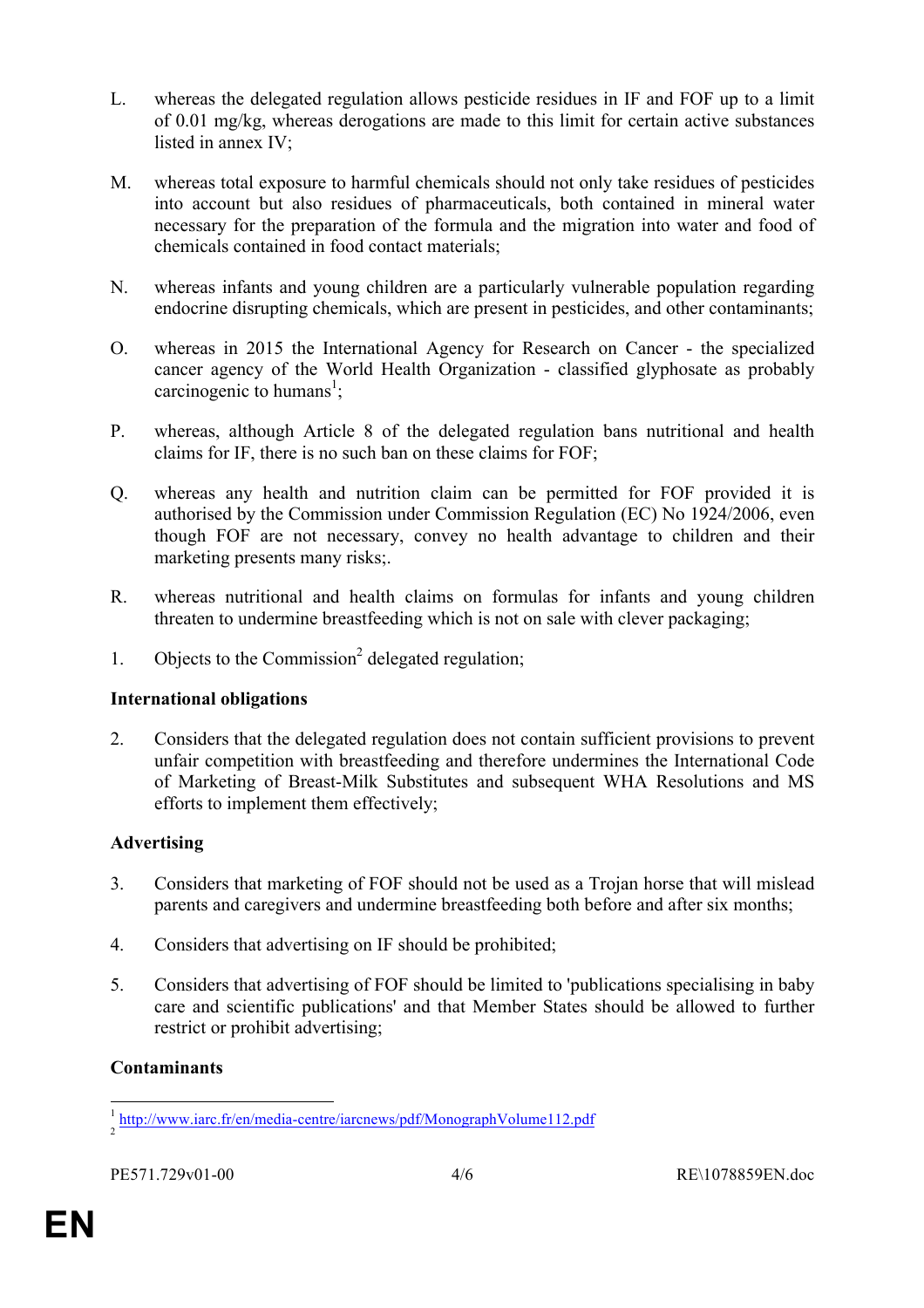- 6. Considers that, given the particular vulnerability of the endocrine system of infants and young children, zero tolerance for pesticides should apply as a general principle;
- 7. Considers that all derogations to the zero tolerance for pesticides principle should be explicitly listed in Annex IV which should regularly be updated towards constantly stricter maximum residue levels, in line with new scientific evidence. For instance, glyphosate should be added;

# **Health claims**

8. Considers that health and nutrition claims on both FOF and IF should be prohibited;

# **Docosahexaenoic acid (DHA)**

- 9. Considers that given the lack of available evidence on risks and benefits, the mandatory addition of DHA should be reconsidered. No additional transitional period for the statement referred to in Article 9(3) should be foreseen. The addition of warnings that some infants may not tolerate synthetic DHA should be considered.
- 10. Considers that, in line with the precautionary principle, the wording in Article 3(3) needs to be more specific and more stringent, and that the following should be added:
	- a) the systematic reviews should be carried out independently of the manufacturers and distributers of the products in question;
	- b) food ingredients that are not listed as essential should be kept to the bare minimum and all ingredients should only be pre-authorised following rigorous independent scrutiny. Particular care should be taken over new technologies, such as nanotechnologies;
	- c) the evidence base must be reviewed on a regular basis to ensure infants are not exposed to levels of nutrients that might put a burden on their metabolism, a concern already raised by EFSA;
	- d) the text must call for regular post market surveillance and assessment of the scientific data, indicating the frequency of such reviews.

# **Transparency**

- 11. Considers that for the sake of building public trust in Union institutions and EU decision making, the list of "bilateral meetings" (including the date and participants) that the Commission held with interested parties in the process of drafting the delegated regulation should be made public;
- 12. Instructs its President to forward this resolution to the Commission and to notify it that the delegated regulation cannot enter into force;
- 13. Calls on the Commission to submit a new delegated act which takes account of Parliament's recommendations;
- 14. Instructs its President to forward this resolution to the Council and to the governments